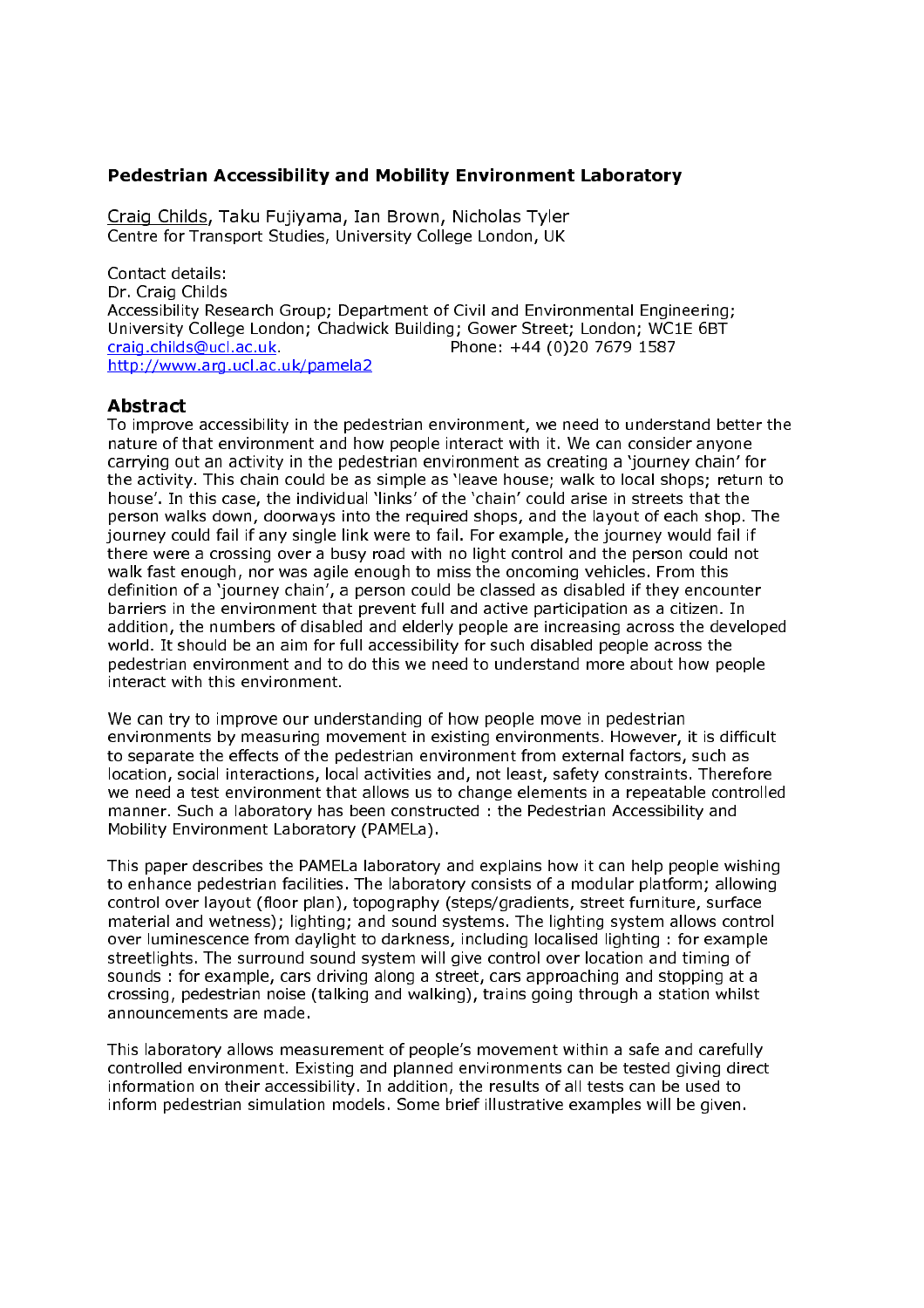# **Author Biography**

Craig Childs is a research fellow, having obtained his PhD in Biomedical Science and Engineering. His research focus is human movement and accessibility in pedestrian environments.

Taku Fujivama is a research fellow with a background in Transport Engineering. His research interest is accessibility and evaluation of public transport facilities.

Ian Brown is a senior research fellow, with a background in Civil Engineering. His present research interest is in the design and construction of structures for experiments involving people.

Nick Tyler is Chadwick Professor of Civil Engineering at UCL. His research covers a wide range of accessibility issues of transport systems.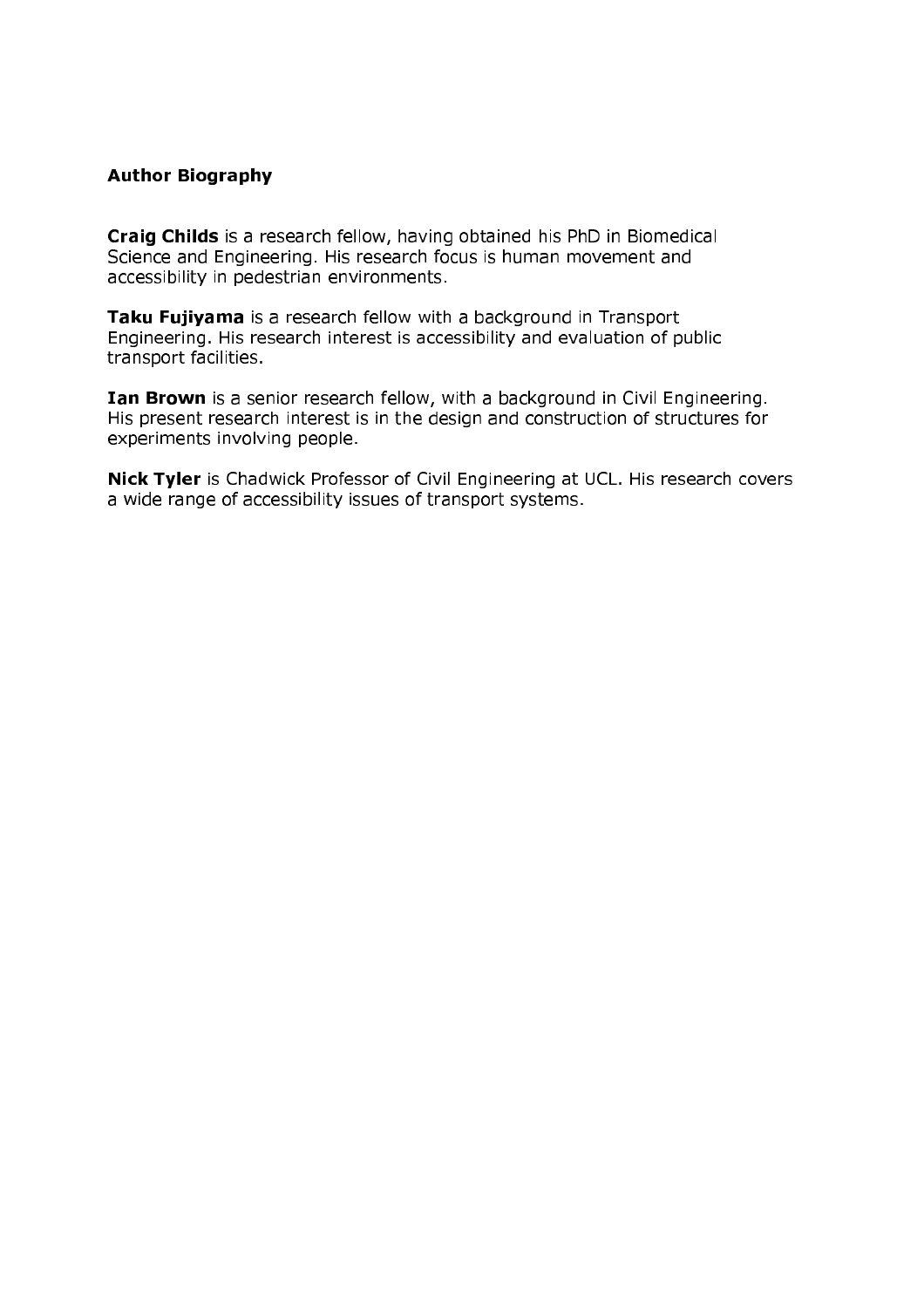# **Pedestrian Accessibility and Mobility Environment Laboratory**

Authors: Craig R Childs, Taku Fujiyama, Ian Brown, Nicholas Tyler Centre for Transport Studies, University College London, UK

## **Acknowledgements:**

The authors appreciate the work of Ove Arup<sup>1</sup> in the laboratory design and project management; by Weir Strachan and Henshaw<sup>2</sup> in the detailed design and manufacture of the platform and the computerised control system; and the laboratory technicians Harry Rostron and Derrick Boampong.

# **Introduction**

This paper presents the creation of a laboratory designed to recreate street environments for testing pedestrian movements. It gives details of the laboratory, its elements, and describes some examples of how it will be used.

Previous studies into human movement have been carried out in laboratory conditions with flat smooth floors (Sheldon RS, 2004) or with temporary obstacles (for example, Chou LS, and Draganich LF, 1997) or in real life pedestrian environments (e.g. DETR 1994). Motion laboratories are good for making detailed measurements of movement, but in an unusual, artificial environment. Outside, pedestrian environments allow measurement in real life conditions, but it is difficult to compare different conditions in a controlled manner and there are often safety issues which limit the extent to which experiments can be conducted in the 'live' street environment.

There is a resulting lack of detailed information about pedestrian movement and accessibility issues which is based on real-life experience but obtained in the context of scientifically controlled conditions. This led the Accessibility Research Group at UCL to design and construct a laboratory to test human movement for different groups of people in various environments to determine optimal layouts. These groups of people include the elderly, people with luggage/shopping, wheelchair or scooter users, and people with hearing or visual impairments. The laboratory is also a safe and unthreatening environment for examining cognitive issues relating to the pedestrian environments, especially for people with learning difficulties.

The results from tests carried out in this laboratory will inform us about the effect changes in layout may have on the accessibility of existing and proposed pedestrian environments. In addition, the results will be used to inform pedestrian simulation models. Using this laboratory we aim to understand better people's capabilities and what street environments require of people.

 $1$  http://www.arup.com/

<sup>&</sup>lt;sup>2</sup> http://www.weirservices.com/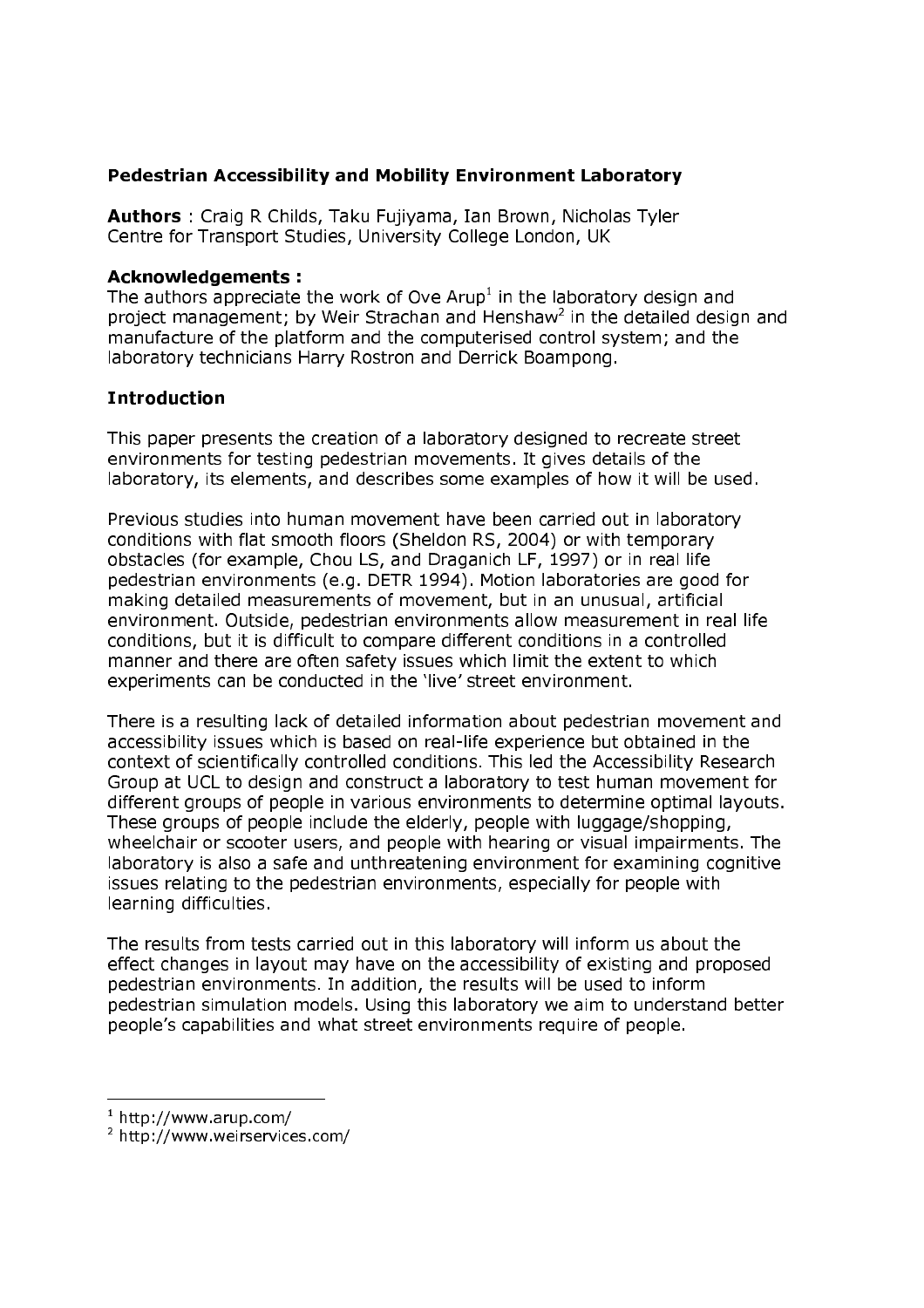# **Materials and Methods**

The laboratory consists of a 'room', which is a covered space approximately 20m  $\times$  15m in plan and 5m high, containing a lighting system and a modular platform: allowing control over layout (floor plan) and topography (steps/gradients, street furniture, surface material and wetness)

### Liahtina

The lighting system allows control over luminescence from daylight to darkness. including localised lighting, for example street lights, spot lights, or station lighting. This means that the colour and intensity of light can be accurately and repeatedly controlled. The lighting system includes ceramic discharge lamps: low pressure sodium lamps: 70W high pressure sodium lamps: 150W high pressure sodium lamps: tungsten-halogen lamps: and fluorescent lamps. This set of lamps covers those used in typical street environments : however, the laboratory was designed to allow expansion through the addition of different types of lamp. PC-based control software allows us to change easily the intensities of the lamps: which can be positioned as required.

With the walls and floor painted black, it is possible to control what people see within the laboratory, thus enabling us to test not only the conditions obtained from different lighting systems, but also the effects of different colours of obstacles, marking, surface materials, signage and so on. With the variety of lamps we can study how the characteristics of each kind of lamp affect pedestrians. For example, under some lamps it is difficult for pedestrians to distinguish colours. The laboratory also allows us to compare such characteristics with cost issues, and find better solutions for lighting in view of both pedestrianfriendliness and cost effectiveness.



- Fig. 1 Lamps: warming up
	- 1. Low pressure sodium lamp
	- 2. High pressure sodium lamp 70W
	- 3. Ceramic discharge lamp
	- 4. High pressure sodium lamp 150W
	- 5. Fluorescent lamp
	- 6. Fluorescent lamp with filter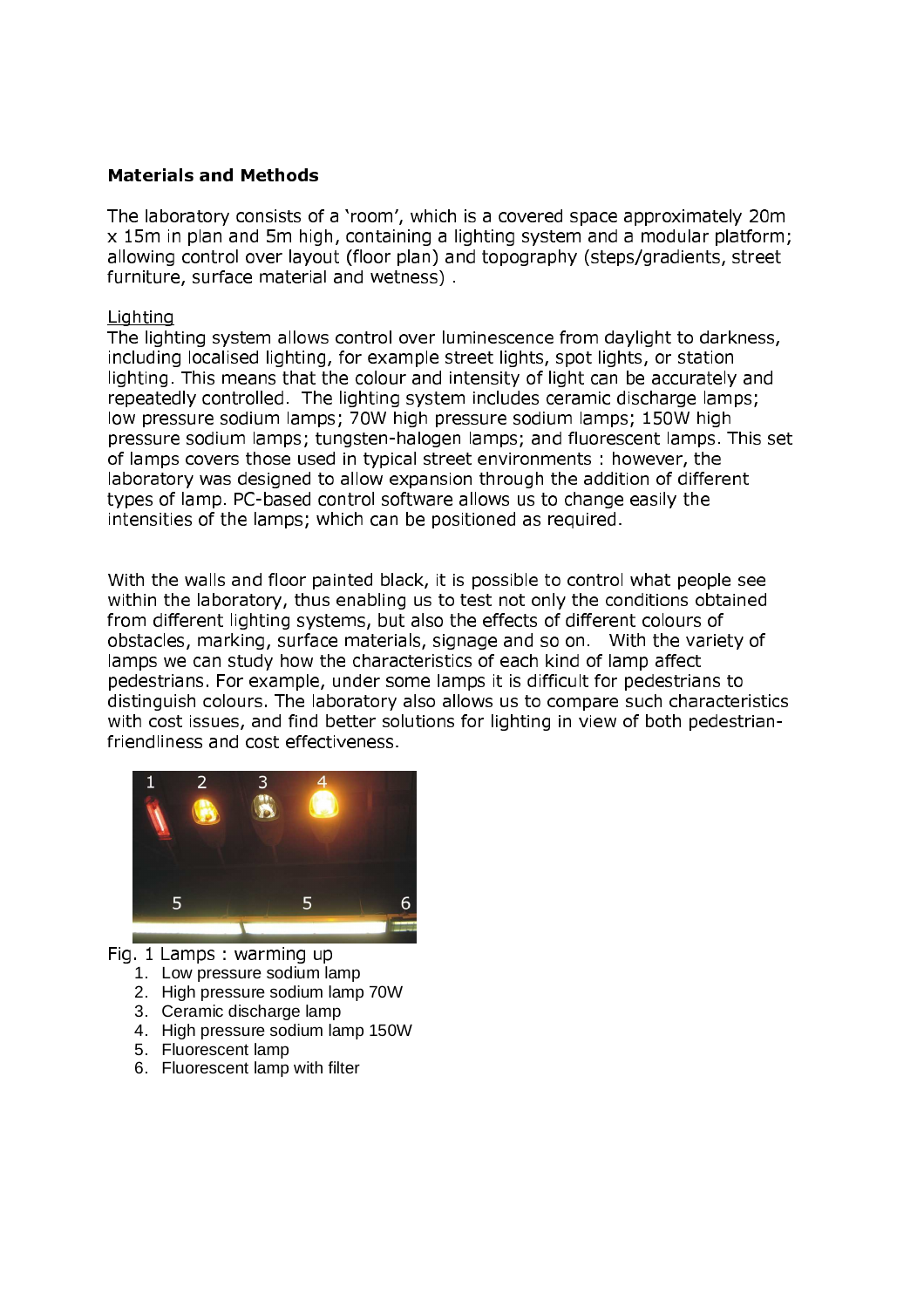## Platform

The platform consists of 36 modules, stairs, a wheelchair lift, and safety barriers. Each module is  $1.44m^2$ , giving a total surface area of over  $50m^2$ . The modules can be arranged within the laboratory in almost any conceivable layout; for example square, rectangular, or 'L' shaped according to the requirements of each experiment. Once in position, the modules are connected together.

When the layout has been defined the topography can be altered. There are 20 square (Fig 2.) and 16 split-square modules (Fig 3.). The split-square modules consist of two triangles, each of which can be moved independently.



Fig 2. Square module: lowered position



Fig 3. Split-square module: each triangle set to a different height

Actuators control the height of each corner of each module individually; allowing accurate and repeated control of the topography (the actuators can be controlled to  $\pm$ 0.5mm). The square modules have 4 actuators, one at each corner of the module; the split-square modules have 6 actuators, one at each corner of each triangle. The range of each actuator is 250mm, allowing a maximum step height between modules of 250mm, or a maximum gradient of approximately 1:5 from one edge of a module to the opposite edge (Fig 4.). Once the actuators are in the correct position, the power is switched off and an inbuilt mechanical brake holds the actuator in position.



Fig. 4 Square module: set to 1:5 slope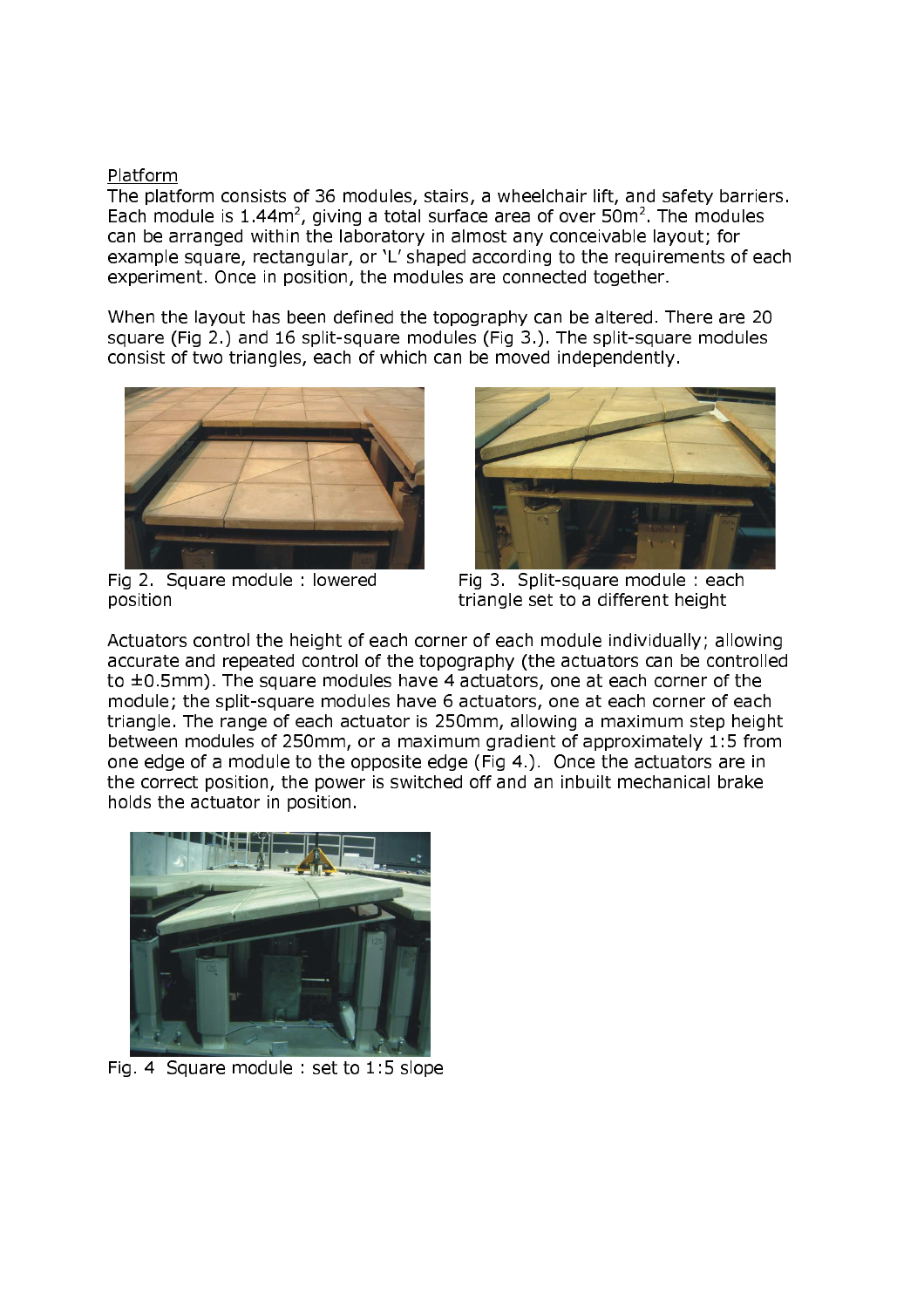As the laboratory is designed to represent real pedestrian environments, which do not normally stand on actuators, it is essential to ensure that the modules feel as if they represent solid ground. This means that the elements of each module have to be rigid whilst being able to be articulated and must be resistant to both vertical and lateral forces. The vertical forces (e.g. a person jumping up and down) are resisted by the actuators. The lateral forces (including those derived from the normal motion of walking and those resulting from, say, an electric scooter colliding with a step) are resisted by means of a robust sub-structure which is attached to the underside of the surface by means of a closely fitting universal joint.

Using a system of interchangeable trays, different surface materials can be used over as much of the platform as is required (for example, paving slabs, blister paving, asphalt, terrazzo tiles). It is possible to attach objects to represent street furniture and to soak the platform to recreate wet and slippery conditions.

#### Instrumentation

Digital video cameras (Figs 5a-c.) record movements on the platform from any required angle. A set of video cameras is mounted vertically above the platform at all times. The precise location of these cameras is adjustable so that the entire surface can be seen, whatever the actual shape of the layout. Other video cameras are mounted on tripods and located around the platform to provide horizontal views of the action, including particular details of interest as well as ones of a more general nature. Cameras are fitted with infrared-sensitive lenses so that recording can take place in extremely low light levels. Apart from these visual records, we have two other monitoring systems in the laboratory.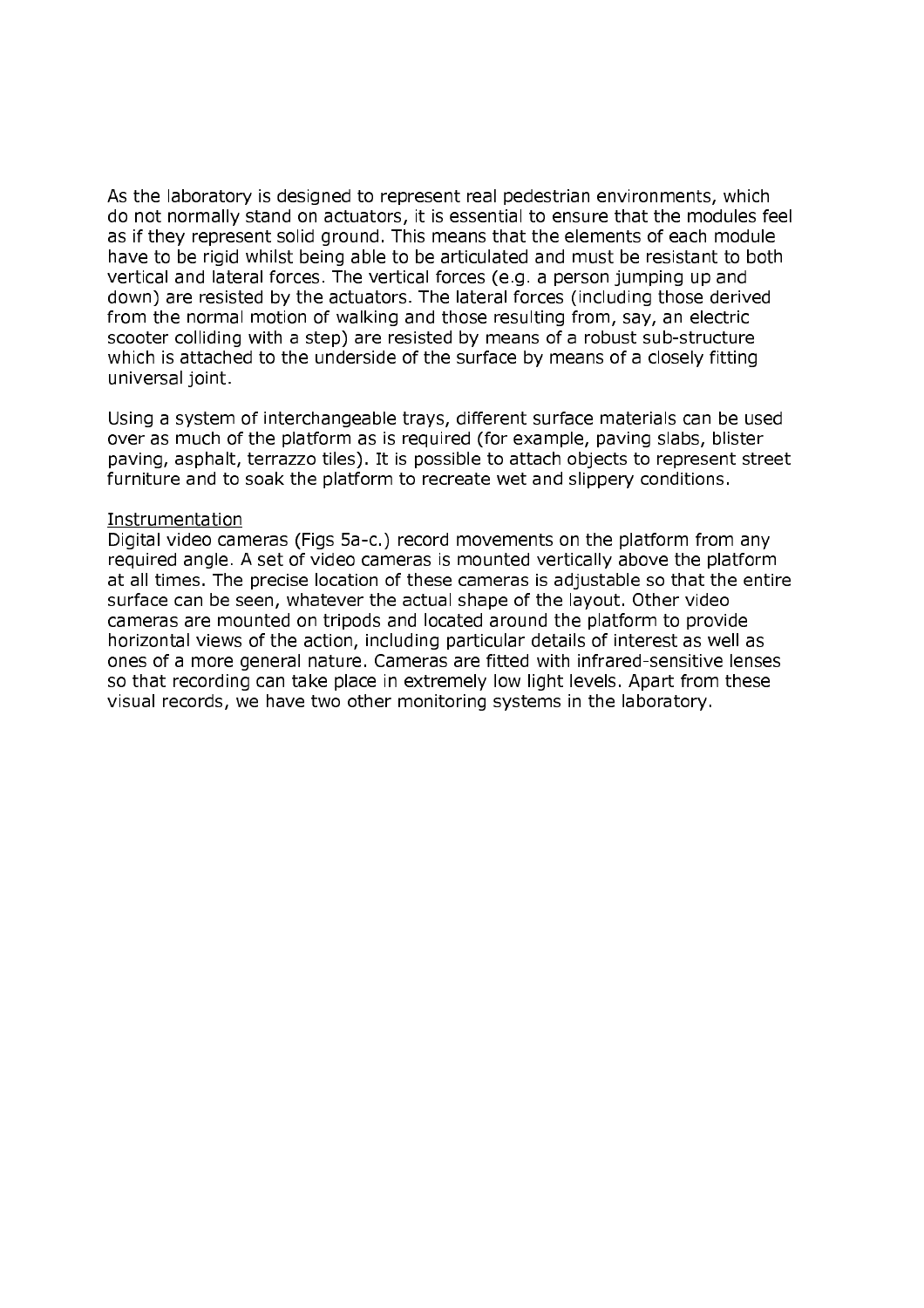Fig. 5 Sample images from a participant performing an obstacle avoidance task, whilst wearing the eye tracker camera, in low lighting conditions (low pressure sodium lamps)



Fig. 5a Rear view from Video camera



Fig. 5b Side view from Video camera



Fig. 5c Vertical view from Video camera

| <b>TELESCOPE</b><br>------- | $\mathcal{F}(\mathcal{A})_{\mathcal{F}(\mathcal{A})}$ |  |  |
|-----------------------------|-------------------------------------------------------|--|--|
|                             |                                                       |  |  |

Fig. 5d Output from position tracking, showing the plan view of the  $4 \times 9$ module layout, with the rectangular obstacle and the path taken by the participant to avoid the obstacle (moving from right to left)



Fig. 5e View from Eye tracker camera, showing the progression of where the participant was looking: from the corner of the obstacle to a nut on the parapet surrounding the platform, to a mark on the barrier, and finally to the mark on the wall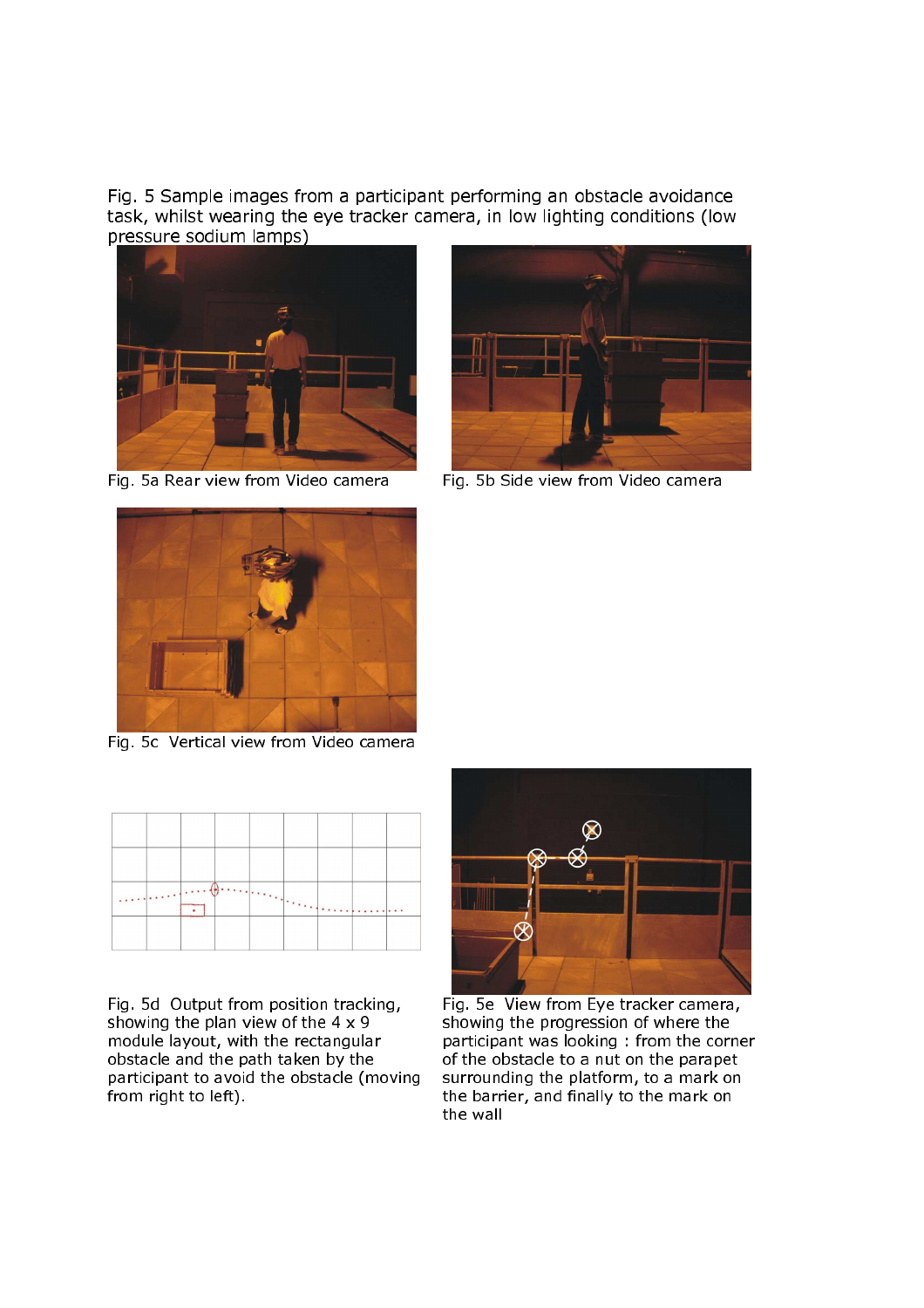Pedestrian location is measured using two IBEO laser scanners. These devices scan using an eye safe infrared frequency beam, recording the distance to obiects in the path of the beam. Using a proximity protocol it defines individual objects and returns data on the location and velocity of those objects every 100 milliseconds. The scanners are set up to cover the required platform layout, creating a plan view of any objects (Fig 5d.).

An eye scanner can track where people are looking within the environment; as they complete tasks. This data is analysed to determine how early and how often people look at elements within their environment; either to avoid them (obstacles) or gain information (e.g. timetables).

## Sound

We are currently commissioning a sound system which will enable us to provide a noise environment. This will include a static sound environment to provide an appropriate background. Onto this background noise, moving sounds will be added. We will be able to represent the sound of a vehicle moving through or past the pedestrian scene. This may be the sound of a parked vehicle which can be heard by a pedestrian as they approach and pass it, as well as the effect when such a vehicle moves off. Alternatively, positional sounds will be created which will enable us to interpose specific events, such as announcements. This will be delivered by a set of over 100 computer-controlled loudspeakers positioned around the laboratory.

The laboratory has eye testing, hearing testing and various physical monitoring equipment so that we can calibrate pedestrian's performance with basic assessments of their capabilities - e.g. colour sensitivity, visual acuity, hearing thresholds, leg extensor power, etc.)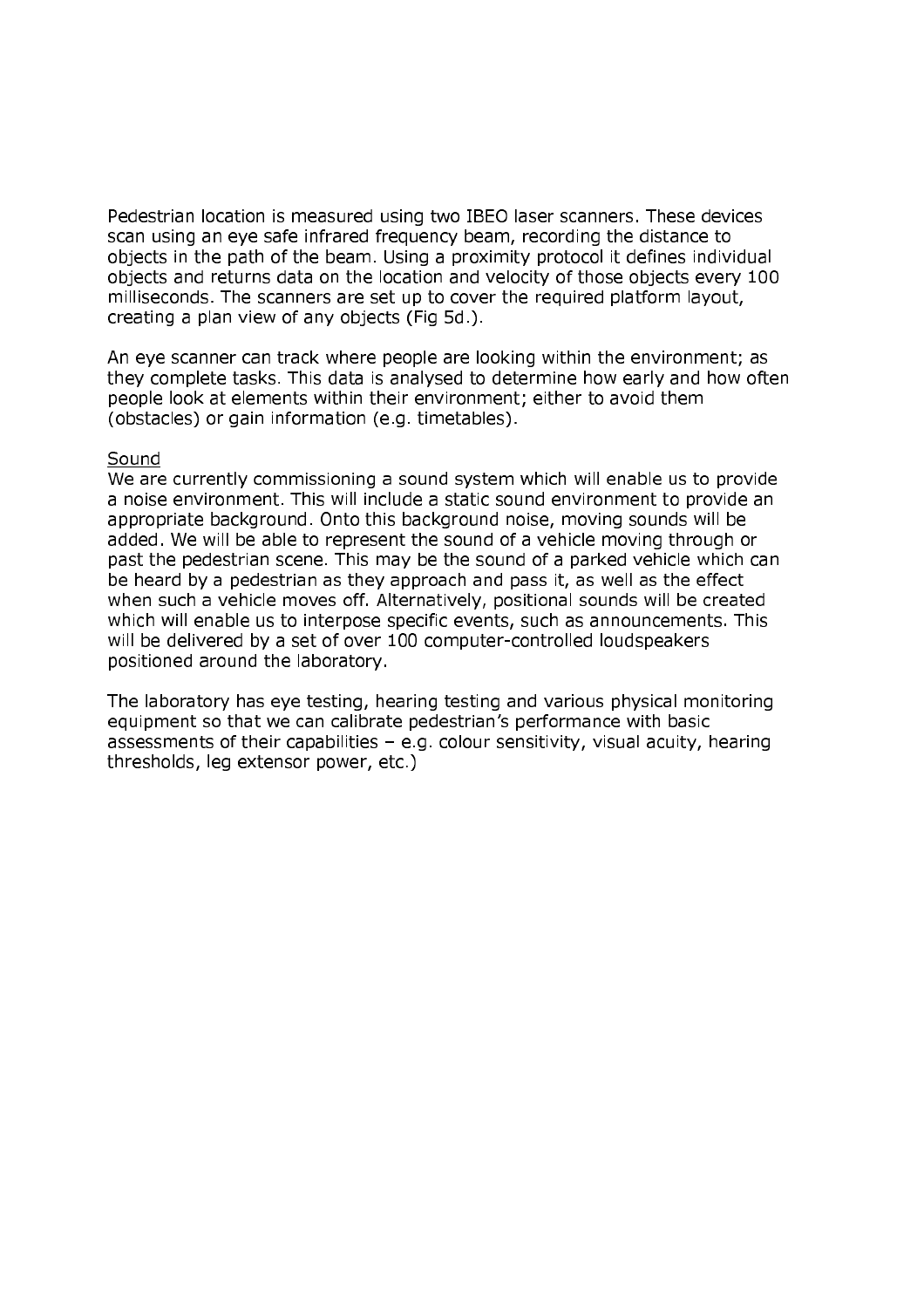# **Examples of the use of the facility**

To give an indication of the sort of experiments we can conduct in the laboratory, a few examples are given below. The laboratory is very flexible and these are just a few examples to indicate the sort of work that can be done. Where the term 'walk' is used, it includes people crossing the platform in wheelchairs and scooters.

## Obstacle avoidance (Fujiyama et al. 2005)

Platform modules set flat; concrete slabs over the whole surface; surfaces kept dry; obstacle placed on platform; people asked to walk across platform avoiding obstacle; change luminance levels; measure avoidance paths; compare avoidance paths with eye tracking data.

### Crossing density

Platform modules set with a raised footway section at either end; concrete slabs over the whole surface; surfaces kept dry; guard rail limiting the crossing width at either end to 2.4m; people asked to walk from one footway section to the other; keep luminance level fixed; measure time to cross for different numbers of people trying to cross in each direction; comparison of density effects for different footway-carriageway interfaces (e.g. ramps and standard kerbs).

### **Steps**

Platform modules set with different vertical gaps; concrete slabs over the whole surface; surfaces kept dry; people asked to walk across platform; change luminance levels; measure time and effort to climb vertical gaps.

## Horizontal gaps

Platform modules set flat; concrete slabs over the whole surface; surfaces kept dry; using an adjustable surface set onto the platform, create 'safe' horizontal gaps, including angled gaps (e.g. to represent the interface between the footway and a bus parked at an angle to the kerb); horizontal gaps can be combined with vertical gaps to study the effects of combinations; people asked to walk across platform; change luminance levels; measure time and effort to cross the gaps.

## Longitudinal slopes

Platform modules set with different longitudinal gradients; concrete slabs over the whole surface; surfaces kept dry; people asked to walk on a prescribed route around the platform; change luminance levels; measure time to cover route and effort involved to complete sections with different gradients.

#### Cross-fall slopes

Platform modules set with different lateral gradients; concrete slabs over the whole surface; surfaces kept dry; people asked to walk on a prescribed route around the platform; change luminance levels; measure time to cover route and effort involved.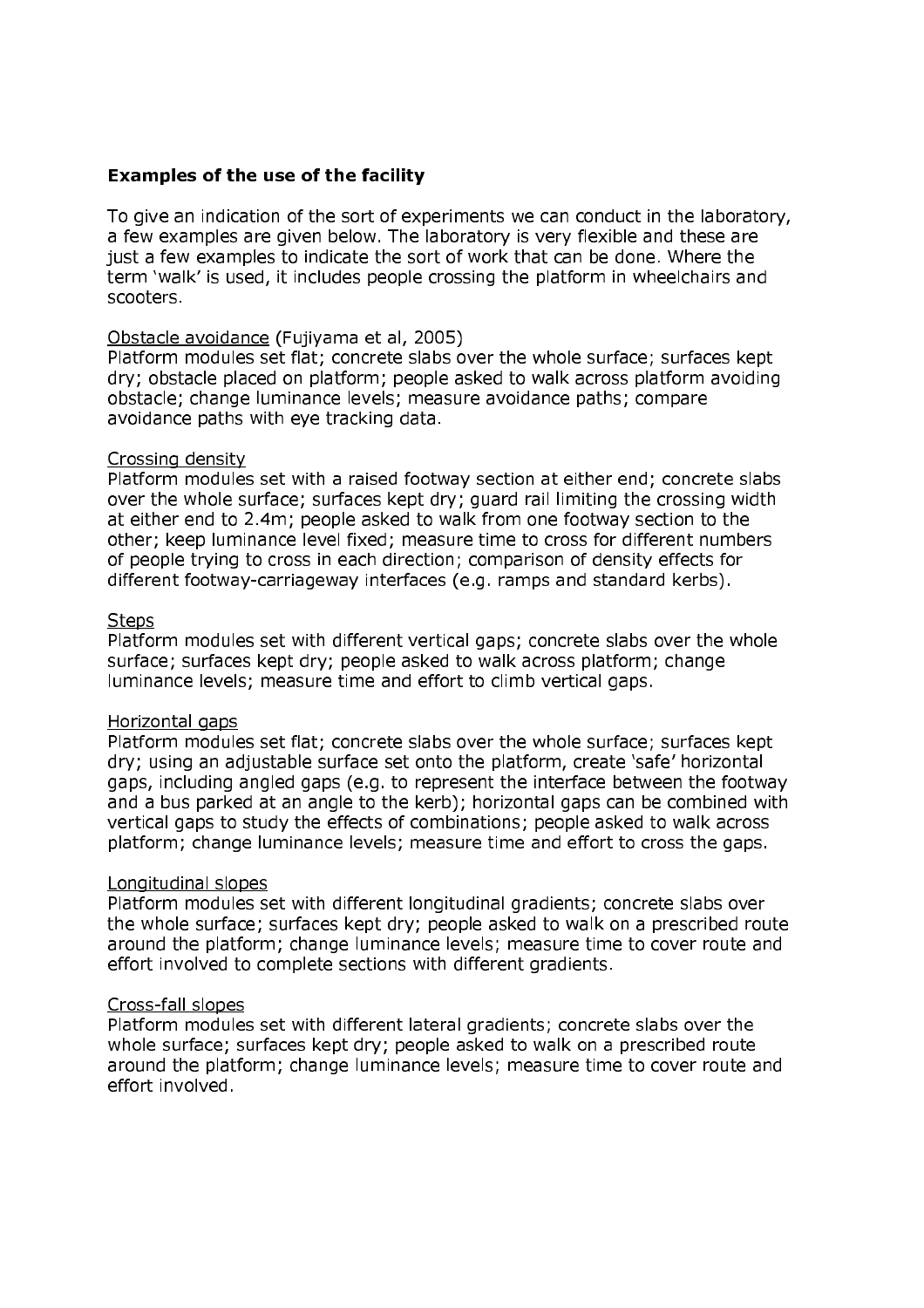### Manoeuvrability

Platform modules set flat; concrete slabs over the whole surface; surfaces kept dry; additional obstacles arranged with different lateral gap widths (point restrictions (e.g. bollards, lampposts) and long restrictions (e.g. walls, fences)) and turning circle areas; people asked to walk on a prescribed route around the platform; obstacles set to require different levels of ability to turn in order to avoid them; change luminance levels; measure time to cover route.

#### Surface material

Platform modules set at different gradients (including flat); different surface materials on the modules; surfaces dry and wet; people asked to walk on a prescribed route around the platform; change luminance levels; measure time to cover route, monitor for slips.

### Bus stop

Platform modules set flat and with appropriate crossfalls; concrete slabs over the whole surface; surfaces kept dry; additional street furniture representing different kinds of bus stop, including information; people asked to use bus stop (i.e. find relevant parts; find required bus route and number); change luminance levels; measure time to get information.

## Pedestrian capacity (Cepolina and Tyler, 2005)

Platform modules set flat; concrete slabs over the whole surface; surfaces kept dry: vertical restrictions placed on the flat platform so that available width changes (e.g. a bottleneck); change luminance levels; pedestrians asked to walk through the restriction; monitor inflows, outflows, congestion, delays, capacity drop effects.

## **Combinations**

A particularly interesting feature of the laboratory is the ability to consider combinations of objects in the environment. For example, the platform could be set with a rough uneven surface changing to a smooth slippery one, with some steps and slopes. Combining this with signage which has to be read and understood, noise effects including background, specific events and instantaneous sounds such as announcements and we can model how people deal with all of these influences on their progress along a prescribed route, noting how changes in any or all of these effects alter the ability of the person to negotiate the environment. The eve scanner can indicate how they take in the visual environment in order to understand such a range of complexity.